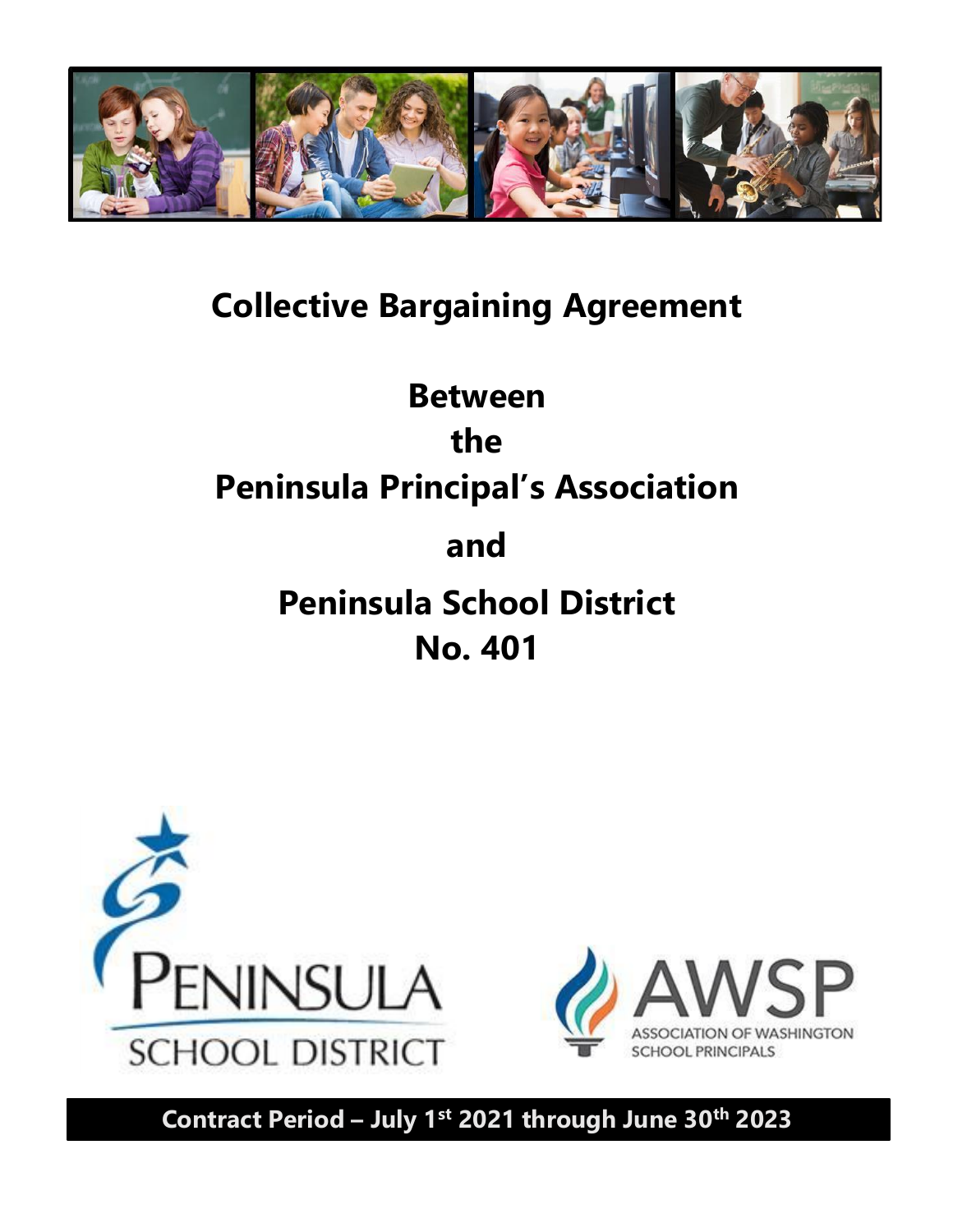# **TABLE OF CONTENTS**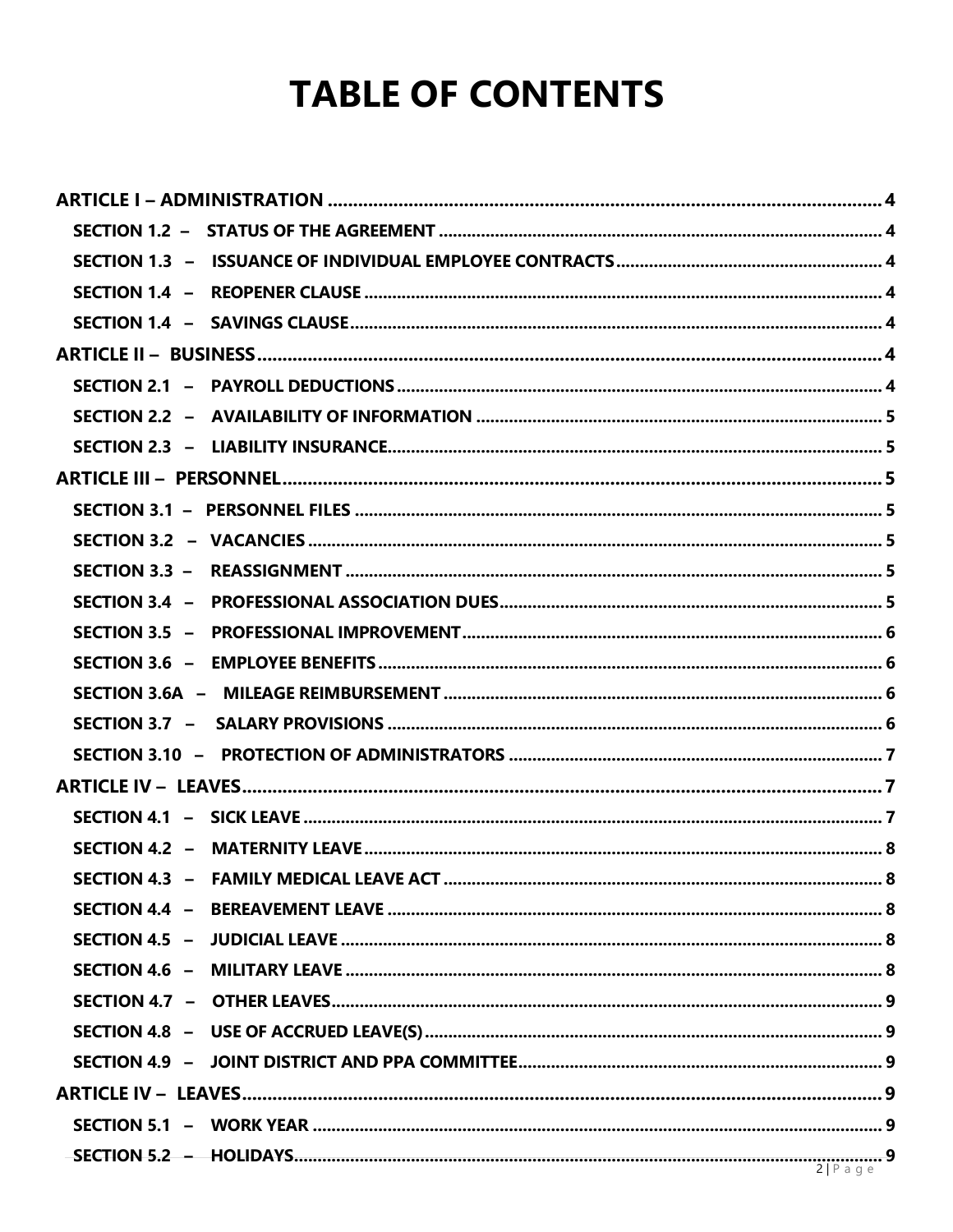| SECTION 5.4 $-$ |  |
|-----------------|--|
|                 |  |
|                 |  |
|                 |  |
|                 |  |
|                 |  |
|                 |  |
|                 |  |
|                 |  |
|                 |  |
|                 |  |
|                 |  |
|                 |  |
|                 |  |
|                 |  |
|                 |  |
|                 |  |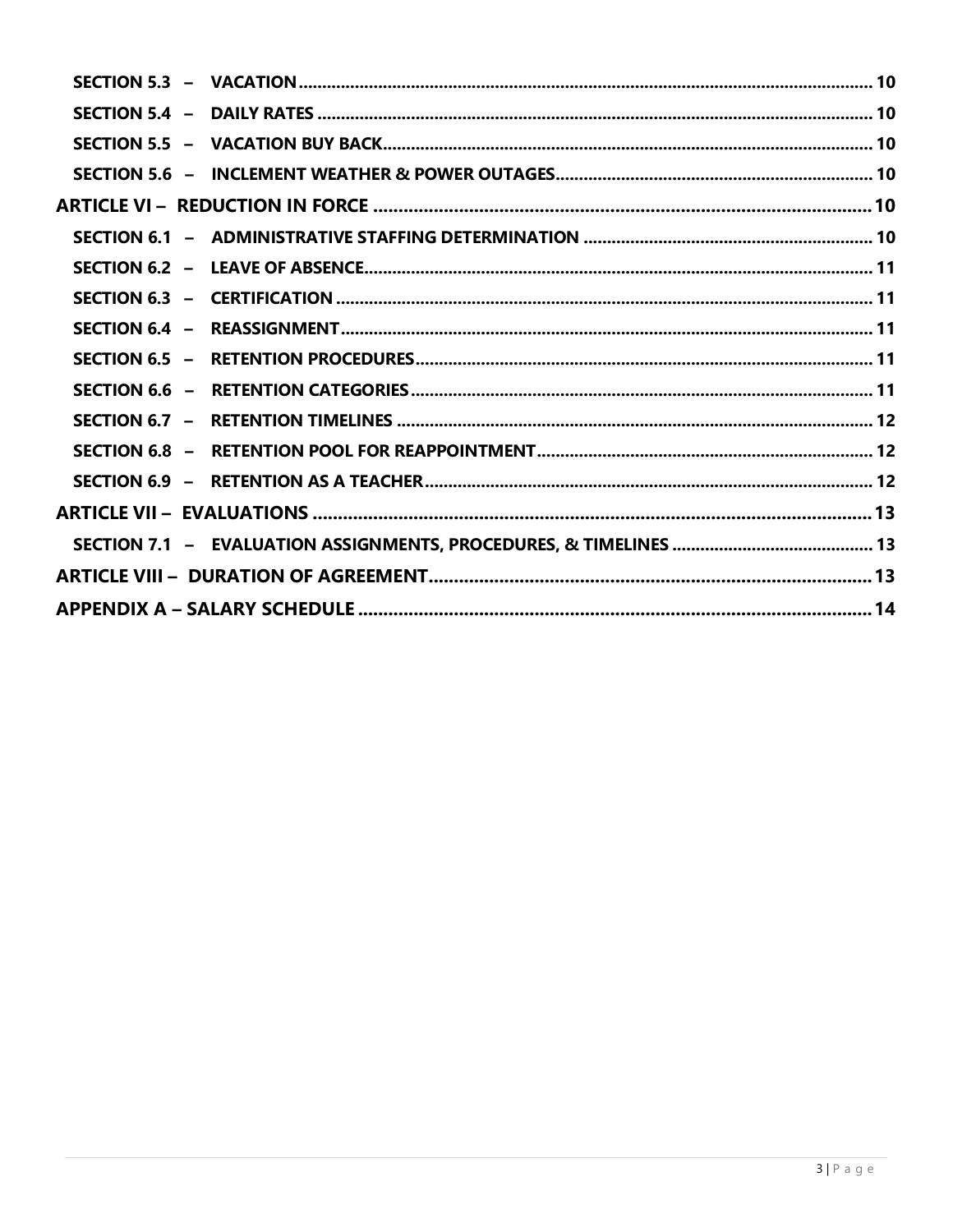# **ARTICLE I – ADMINISTRATION**

#### **SECTION 1.1 – EXCLUSIVE RECOGNITION**

The Board recognizes the Peninsula Principal's Association (PPA) as the sole and exclusive negotiating representative for Principals, Assistant Principals.

When used hereinafter, the term "employee" shall refer to each employee represented by the PPA.

Unless the context in which they are used clearly requires otherwise, words used in this Agreement denoting gender shall include both the masculine and feminine and words denoting number shall include both the singular and plural.

#### **SECTION 1.2 – STATUS OF THE AGREEMENT**

This Agreement shall become effective when ratified by the Board and the PPA and executed by authorized representatives thereof and may be amended or modified during its duration only with mutual consent of the parties.

#### **SECTION 1.3 – ISSUANCE OF INDIVIDUAL EMPLOYEE CONTRACTS**

Individual contracts for PPA members may be issued while negotiations are in progress or prior to execution by ratification of a successor Agreement by the Board and the PPA but shall be subject to provisions agreed upon during negotiations.

#### **SECTION 1.4 – REOPENER CLAUSE**

This Agreement may be opened for amendment(s) by the mutual consent of both parties. Requests for such amendment(s) by either party must be in writing and must include a summary of the proposed amendment(s). The Superintendent or designee will meet with the principals to discuss administrative allotment, grievance procedures, probationary procedures, annual contract and liability protection.

#### **SECTION 1.4 – SAVINGS CLAUSE**

The Employer and the Association agree that this Agreement shall be binding on both parties except that if any section or provision is, or shall be contrary to law, then such section or provisions shall not be applicable, performed or enforced, except to the extent permitted by law. The remainder of this Agreement shall not be affected thereby, and the Employer and the Association shall enter into immediate negotiations for the purpose of arriving at a mutually satisfactory replacement of the specific section(s) or provision(s).

# **ARTICLE II – BUSINESS**

# **SECTION 2.1 – PAYROLL DEDUCTIONS**

When requested, payroll deductions shall be taken automatically from district employee salary warrants for the same purposes as for other certificated staff.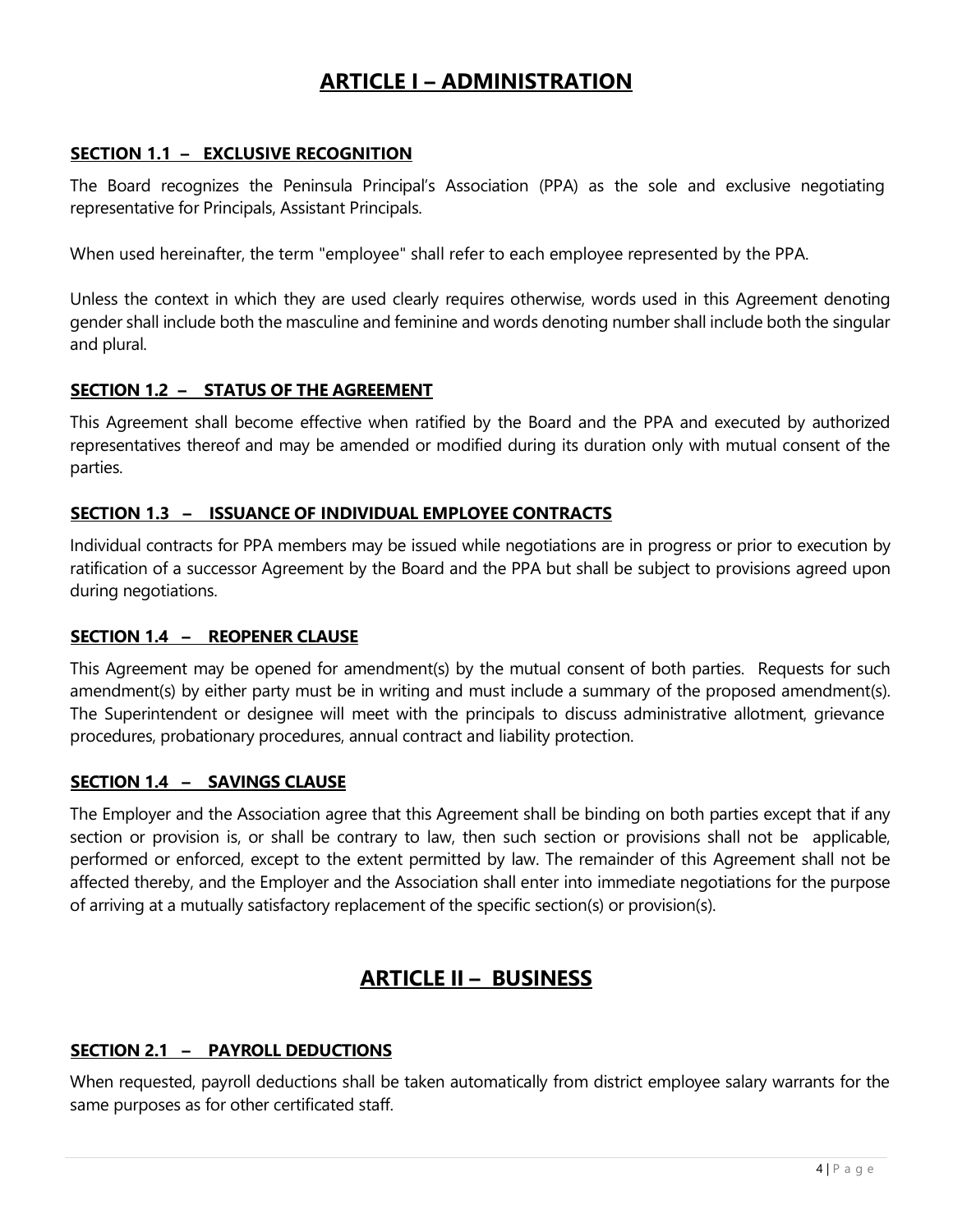# **SECTION 2.2 – AVAILABILITY OF INFORMATION**

The District shall furnish, upon request of officers or authorized representatives of the PPA or its constituent organizations, available information, statistics, and records which are reasonably relevant to negotiations or is necessary for the proper conduct of professional business.

# **SECTION 2.3 – LIABILITY INSURANCE**

The parties agree that the District shall provide principals with insurance coverage under the District's general liability insurance coverage program for actions taken in the performance of their duties on behalf of the District. Coverage shall include, but shall not be limited to, payment for all damages for which the employee may be found liable while in the performance of their duties, together with the costs of defending the same.

# **ARTICLE III – PERSONNEL**

# **SECTION 3.1 – PERSONNEL FILES**

Employees or former employees shall upon request have the right to inspect all contents of their complete personnel file kept within the District. Upon request, a copy of any documents contained therein shall be afforded the employee at District expense.

No evaluations, correspondence or other material making derogatory reference to an employee's, or former employee's competence, character of manner, shall be kept or placed in their personnel file without the employee's knowledge and right to attach their own written comments. Such derogatory information shall be brought to the employee's attention within ten (10) days.

# **SECTION 3.2 – VACANCIES**

The Board and the Association recognize the value to morale and the development of a career system when administrative appointments to vacancies or new positions are made from the membership of the Association. When a position becomes open and a current administrator(s) is interested in a move, the member(s) will indicate that desire to the Superintendent or designee. The following may then occur:

- 1. The Superintendent places the requesting administrator in to the position.
- 2. The Superintendent gathers an interview team from the building to interview the interested internal candidates only.
- 3. The Superintendent decides to open the position and seek additional candidates outside the district.

# **SECTION 3.3 – REASSIGNMENT**

The District and the Association recognize the value of making assignments in a timely manner. Therefore, involuntary building assignment changes to positions that are alike in title and level are to be made by April 30<sup>th</sup> for the following school year except in emergency situations such as: illness, late resignations, levy loss, and personnel actions, etc.

# **SECTION 3.4 – PROFESSIONAL ASSOCIATION DUES**

The Peninsula School District will pay the membership dues to one appropriate state/national professional organization for all members of the Association.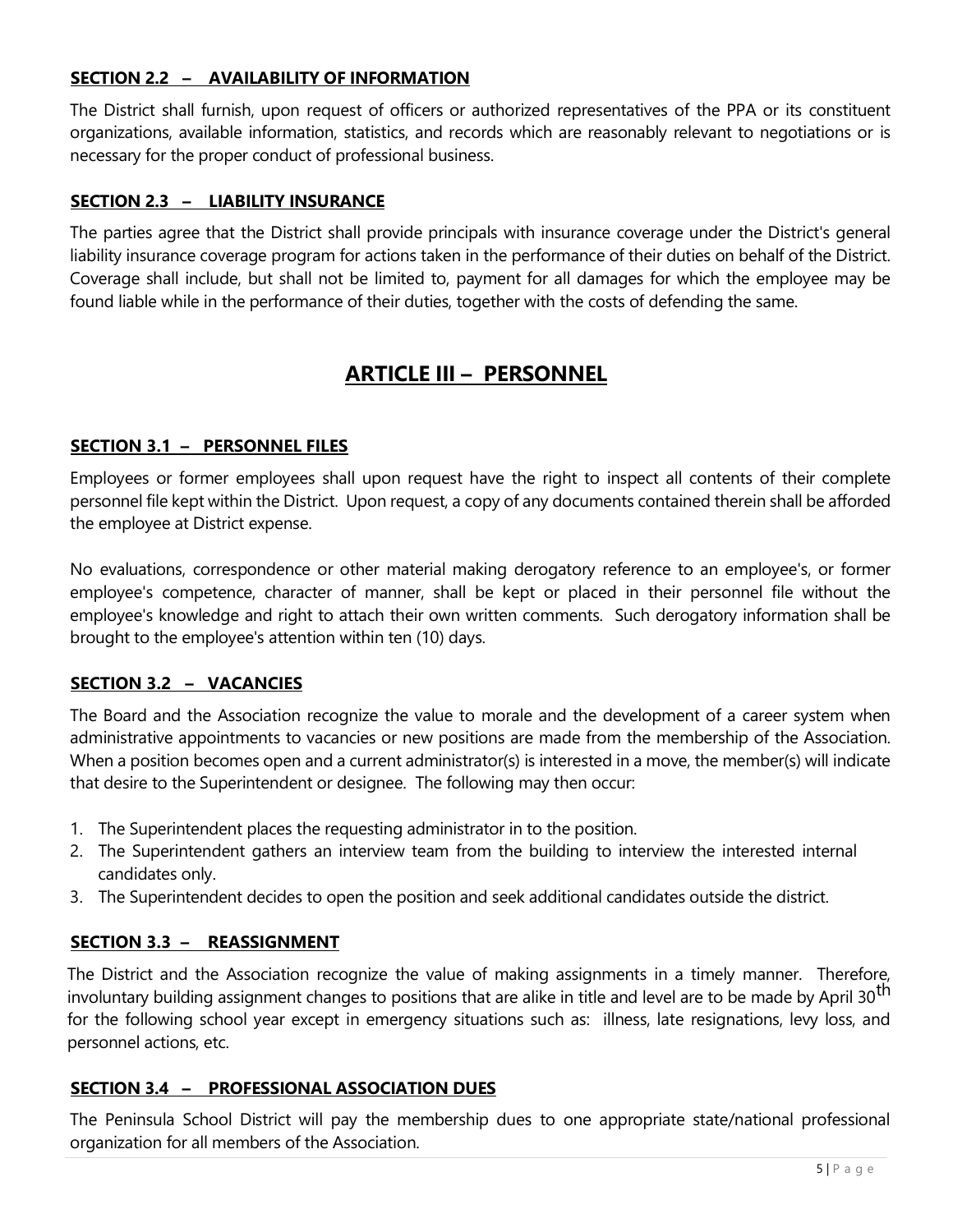This is proposed in this manner to allow buildings flexibility, should a building wish to expend these extra funds for other agreed upon educational purposes. In the event personal liability and automobile liability is no longer available through the professional association, the District shall, upon proof of purchase, reimburse principals and/or vice-principals for the acquisition of additional insurance for personal liability and automobile liability in a policy amount not to exceed \$500,000.

# **SECTION 3.5 – PROFESSIONAL IMPROVEMENT**

The District and the Association shall annually develop an in-service plan or program which fosters the professional improvement of the members. The District will provide substitute coverage for building administrators attending conferences, up to two (2) days per year, with prior approval by the Assistant Superintendent for P-12 Education.

In-service, professional and personal improvement opportunities shall include but not be limited to: National conventions, state conventions, enrollment in an approved course of study in an institution of higher learning, retreats, educational conferences and workshops.

Each member of the Association will be encouraged to participate in at least one in-service activity per year. Any member wishing to access professional in-service funds shall submit a letter of request to the Superintendent for approval. Members are eligible for reimbursement up to \$1,500 per year.

# **SECTION 3.6 – EMPLOYEE BENEFITS**

The District shall provide basic and optional benefits through the School Employees Benefits Board (SEBB) under the rules and regulations adopted by the SEBB.

The Association may annually elect to participate in the VEBA program, to convert unused sick leave for retirees and/or members with unused sick leave in excess of 180 days.

# **SECTION 3.6A – MILEAGE REIMBURSEMENT**

In acknowledgment that principals are required to use their personal vehicles in the course of business on a regular basis, all building administrators will receive a mileage reimbursement for driving expenses on district business within Pierce, Kitsap, King, and Thurston counties including ferry, trains, and all other forms of transportation. Elementary principals will receive \$100 per month, middle school administrators \$100 per month, and high school administrators \$200 per month, paid for 10 months in equal monthly payments. The Henderson Bay principal will be paid at the middle school rate.

# **SECTION 3.7 – SALARY PROVISIONS**

For 2021-2022, principal's salaries will be paid according to the attached salary schedule. For 2022-2023, salaries shall be improved by 2.5% inclusive of the inflationary adjustment index being the implicit price deflator for that fiscal year for the state of Washington. It is the intent of this Agreement to maintain Peninsula Principal's Association members salaries at the upper half work day per diem rate of the agreed upon comparative districts. The District and PPA have agreed to use the following school districts for comparables: University Place, South Kitsap, Sumner, Tahoma, Olympia.

# **SECTION 3.8 – LONGEVITY**

In acknowledgment for building administrators' loyalty to the Peninsula School District, the following longevity rates will be paid for all Peninsula School District experience as an administrator: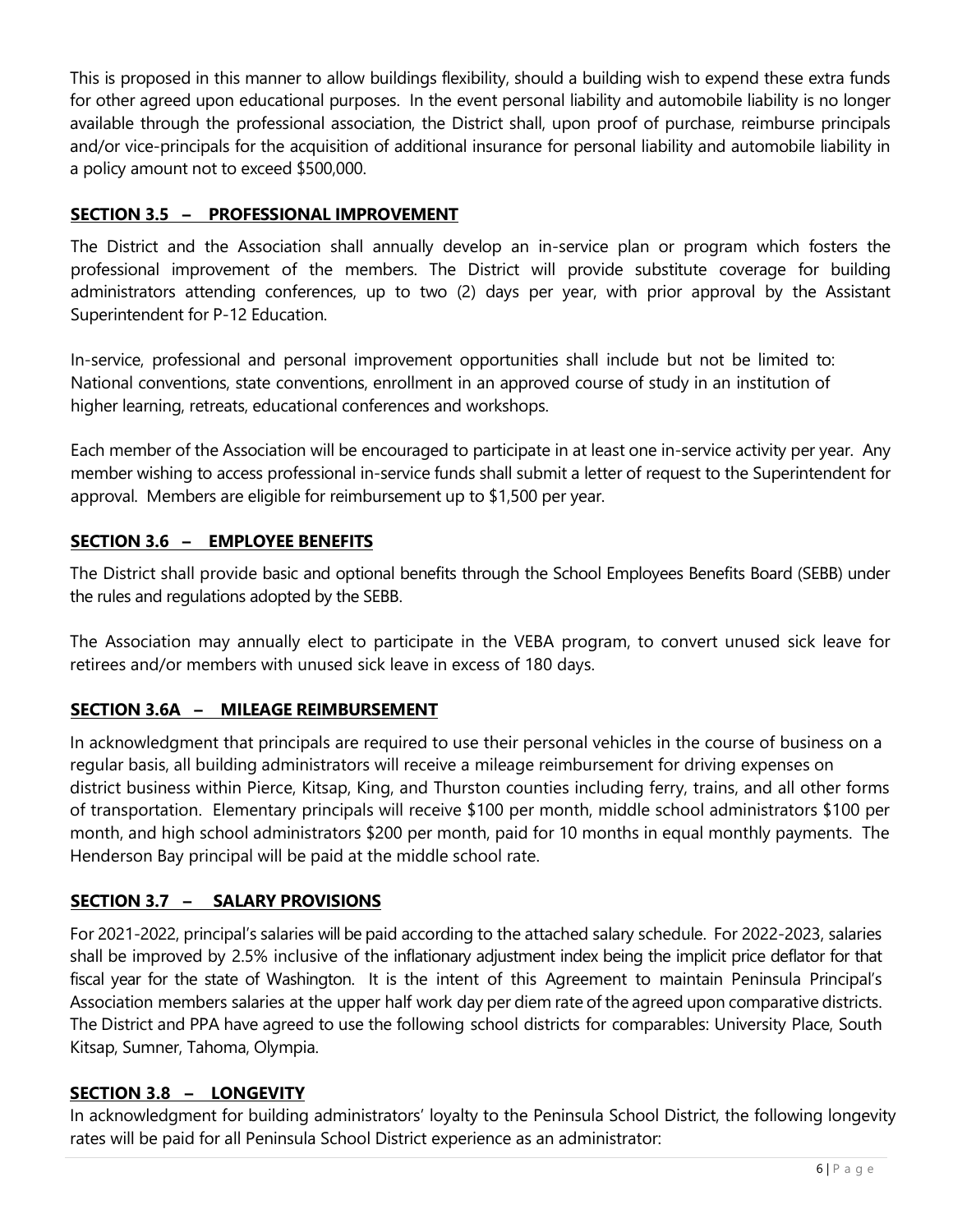| <b>Peninsula School District Administrative Experience</b> |         |  |  |
|------------------------------------------------------------|---------|--|--|
| $10 - 14$ years                                            | \$1,000 |  |  |
| $15 - 19$ years                                            | \$1,250 |  |  |
| $20+$ years                                                | \$1,500 |  |  |

# **SECTION 3.9 – CERTIFICATED EVALUATIONS**

In acknowledgment of the extra workload of teacher evaluations on administrators, the following release time will be granted to all administrators. When applicable, building administrators in the same building will cover for each other. In buildings that do not have more than one administrator, admin interns or others will provide coverage.

| <b>Number of Certificated Evaluations per Admin</b> | <b>Number of Release Days</b> |
|-----------------------------------------------------|-------------------------------|
| $0 - 29$ Cert Evals                                 | 1 Release Day                 |
| $30 - 39$ Cert Evals                                | 2 Release Days                |
| 40+ Cert Evals                                      | 3 Release Days                |

# **SECTION 3.10 – PROTECTION OF ADMINISTRATORS**

Upon determination by the Board of Directors that an administrator has been physically disabled because of personal assault arising out of and/or in the course of employment, the Board will grant the administrator a leave of absence and any leave which the administrator has available will be used to pay the difference between their regular pay and compensation received from the ESD Cooperative Self Insurance Trust for a period not to exceed one (1) year as per the powers granted to the Board by RCW 28A.58.000.15.

Administrators whose property is damaged in a personal assault arising out of and in the course of employment may apply for reimbursement of costs of repairs or replacement. If an item is damaged beyond repair, replacement value at the time of damage will be reimbursed. Property covered by this provision includes automobiles and articles necessarily worn by the administrator, such as eyeglasses, hearing aids, dentures, watches, and clothing. Requests for reimbursement will be made in writing in letter form to the Superintendent stating: (1) description of assault, (2) listing all damages incurred, and (3) noting the date, how it happened, and witnesses.

# **ARTICLE IV – LEAVES**

# **SECTION 4.1 – SICK LEAVE**

Sick leave benefits shall be accrued as follows:

At the beginning of each school year, the District shall provide regular full-time (12 month) employees with twelve (12) days sick leave per year for illness, injuries and emergencies. Less than full-time employees shall receive a pro-rated amount of sick leave. For sick leave purposes, sick leave shall accumulate from year to year up to a maximum of the number of work days in an employee's work year. The District shall offer an attendance incentive program, compensating eligible employees for unused sick leave in accordance with RCW 28A.400.210 and Chapter 392-136 WAC. For the purpose of receiving compensation for unused sick leave, such leave shall accumulate from year to year up to a maximum of 180 days. Sick leave may be used for the health or emergency conditions of family members in accordance with the provisions of state law.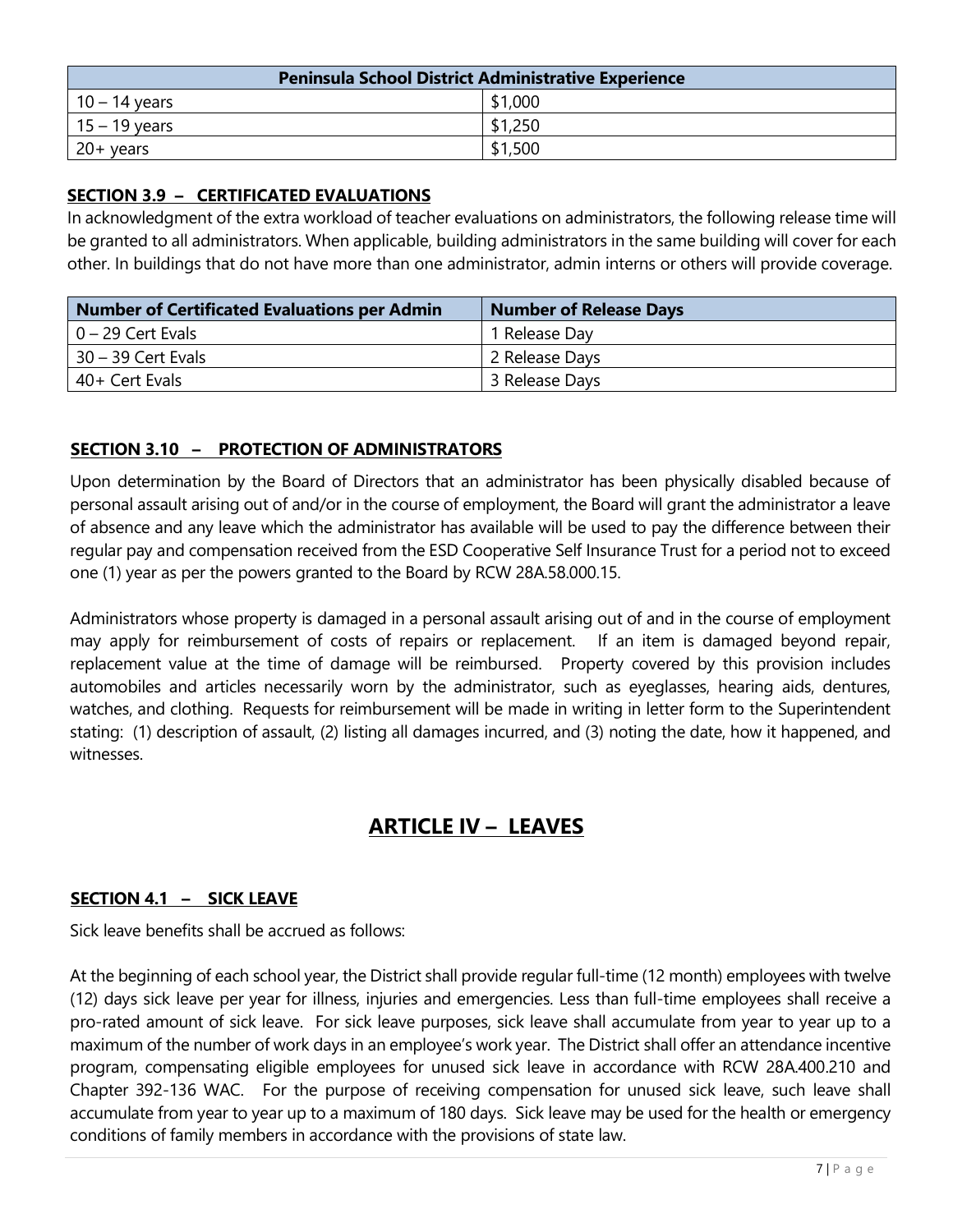The employer shall grant up to three (3) days personal leave with full pay per school year. An employee desiring to use such leave shall give at least twenty-four (24) hours advance notice when possible. Each day of personal leave used by an employee shall be deducted from the twelve (12) days and shall not be cumulative. Personal leave days shall not be used on days immediately preceding or following school holidays or vacation periods, nor to extend other leaves, nor during the first or final week of school except for religious holidays or extraordinary family-related events (e.g. weddings or graduations) where scheduling the event is outside the control of the employee. The District shall provide each employee with a monthly report of their accumulated sick leave and all transactions concerning their sick leave days within the period.

Upon return to employment with the Employer, any former employee shall be credited with the balance of unused sick leave accumulated at the time of termination of their employment with the Employer.

An employee who has exhausted their accumulated sick leave and who is unable to perform the duties because of personal illness, maternity, or other disability shall provide a doctor's note for each absence or for extended leave or request a leave of absence under Section 4.7 Other Leaves.

The Employer reserves the right to require reasonable proof of leave taken for illness and injury in this section. Compensation for unused sick leave shall be consistent with state statute and rules promulgated by the Office of the Superintendent of Public Instruction.

# **SECTION 4.2 – MATERNITY LEAVE**

Such leave shall be granted in accordance with leave of absence as defined herein or at the option of the employee with sick leave provisions of this Agreement. The Family Medical Leave Act also applies.

# **SECTION 4.3 – FAMILY MEDICAL LEAVE ACT**

The District will comply with the FMLA pursuant to the school district board policy.

# **SECTION 4.4 – BEREAVEMENT LEAVE**

- A. Up to five (5) days leave for the death of a spouse, domestic partner, mother, father, son, daughter, step-son, step-daughter, mother-in-law, father-in-law, sister, brother, grandparents, a member of the educator's household, or any family member as define in RCW 49.46.210 shall be granted.
- B. Up to one (1) day maximum leave for funerals of other relatives or close friends shall be granted.
- C. Such leave shall not be accumulated.
- D. If an employee needs more leave than provided in paragraph A or B. the employee shall contact Human Resources who will process the request for approval.

# **SECTION 4.5 – JUDICIAL LEAVE**

In the event an employee subject to this Agreement is summoned to serve as a juror, or appear as a witness in court, or is named as a codefendant with the school district, they shall receive the normal day's pay for each day they are required in court. In the event that the employee is a party (plaintiff or defendant) in a non-district court action, a leave of absence shall be granted without pay.

# **SECTION 4.6 – MILITARY LEAVE**

Any PPA unit employee who is a member of the Washington National Guard or of the Army, Navy, Air Force, Coast Guard, or Marine Corp Reserve of the United States or of any organized reserve or armed forces of the United States shall be entitled to and shall be granted military leave of absence of such employment for a period not exceeding fifteen days during each calendar year. Such leave shall be granted in order that the person may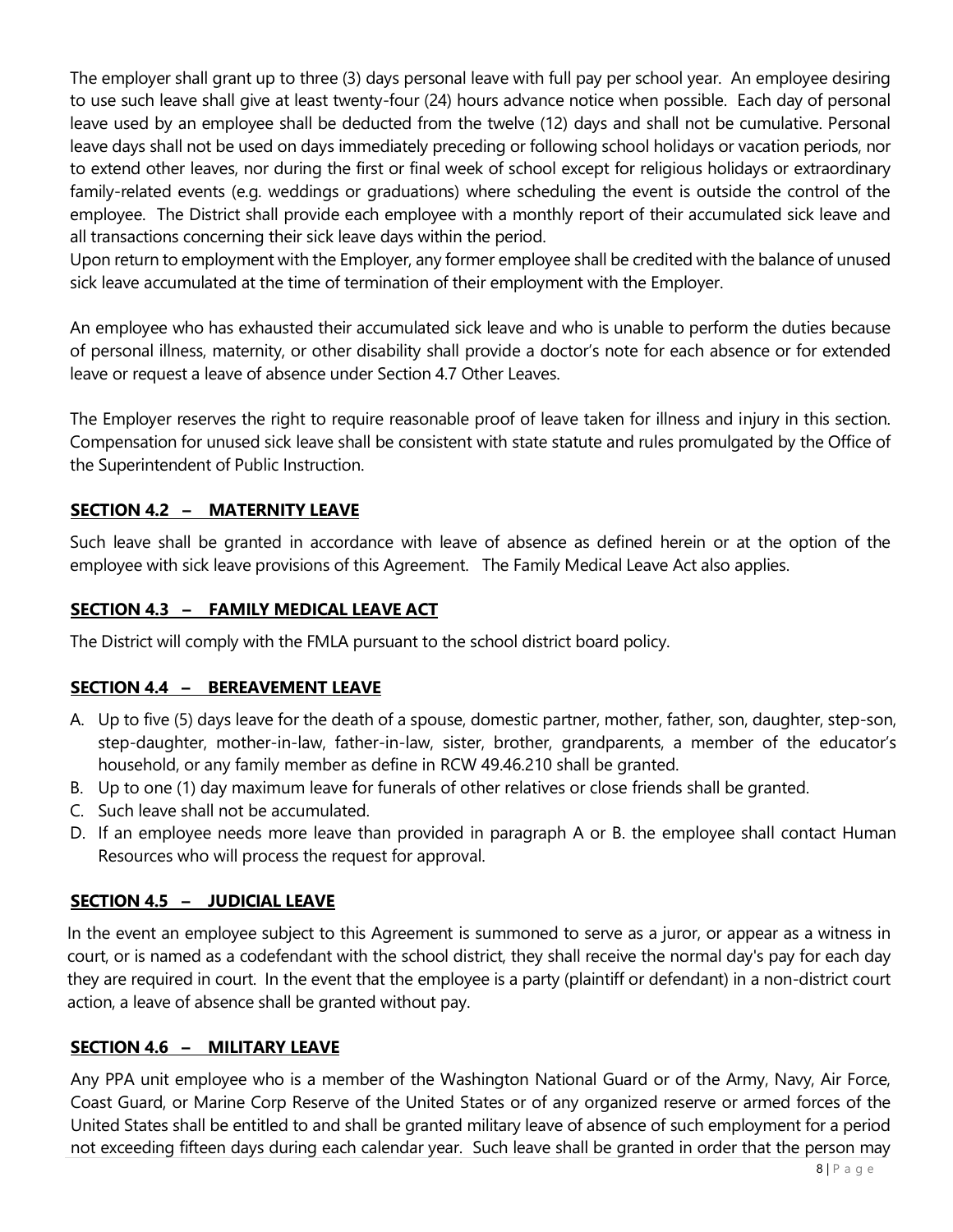take part in active training in such manner and at such time as they may be ordered to active training duty. Such military leave of absence shall be in addition to any vacation, or sick leave to which the officer or employee might otherwise be entitled and shall not involve any loss of efficiency rating, privileges, or pay. Every effort shall be made to schedule absence outside of the school year.

# **SECTION 4.7 – OTHER LEAVES**

Leaves of absence up to, but within, one (1) school year may be granted employees for the purpose of study, medical, or child care for the year in which the birth or adoption occurred.

Upon return from a leave of absence, the employee shall return to an administrative position at least equal to that held prior to the leave.

# **SECTION 4.8 – USE OF ACCRUED LEAVE(S)**

Administrators will be able to use some vacation or non-work days during the school year subject to approval of the Superintendent but shall not be used on days immediately preceding or following school holidays or vacation periods, nor to extend other leaves, nor during the first or final week of school except for religious holidays or extraordinary family related events (e.g. weddings or graduations) where scheduling the event is outside the control of the employee.

Administrators may apply to use a single personal leave day immediately before and after each holiday and during the first and last five days of school. This leave will be granted on a first-come, first-serve basis, is limited to one use per employee per year and cannot be used to extend other personal leave requests.

# **SECTION 4.9 – JOINT DISTRICT AND PPA COMMITTEE**

The PPA will designate a conference committee of three members who will meet with the Superintendent and/or designated representatives on a mutually agreeable, regular basis to discuss matters of mutual interest such as: creation of a career ladder, rotation of assignments, sabbatical leave(s), mentor principal expectations and any other emerging issues that may arise during the life of this agreement.

# **ARTICLE IV – LEAVES**

# **SECTION 5.1 – WORK YEAR**

Principal Association members will be issued a year around contract. The work year includes: 220 workdays, 12 holidays, and 20 vacation days. Beginning in 2022-2023, the work year will include 218 workdays, 12 holidays, and 22 vacation days.

| The twelve (12) paid holidays include:         |                                               |  |  |
|------------------------------------------------|-----------------------------------------------|--|--|
| New Year's Day and the day before or day after | Labor Day                                     |  |  |
| Martin Luther King Day                         | Veterans' Day                                 |  |  |
| Presidents' Day                                | Thanksgiving Day and the day after            |  |  |
| Memorial Day                                   | Christmas Day and the day before or day after |  |  |
| Independence Day                               |                                               |  |  |

# **SECTION 5.2 – HOLIDAYS**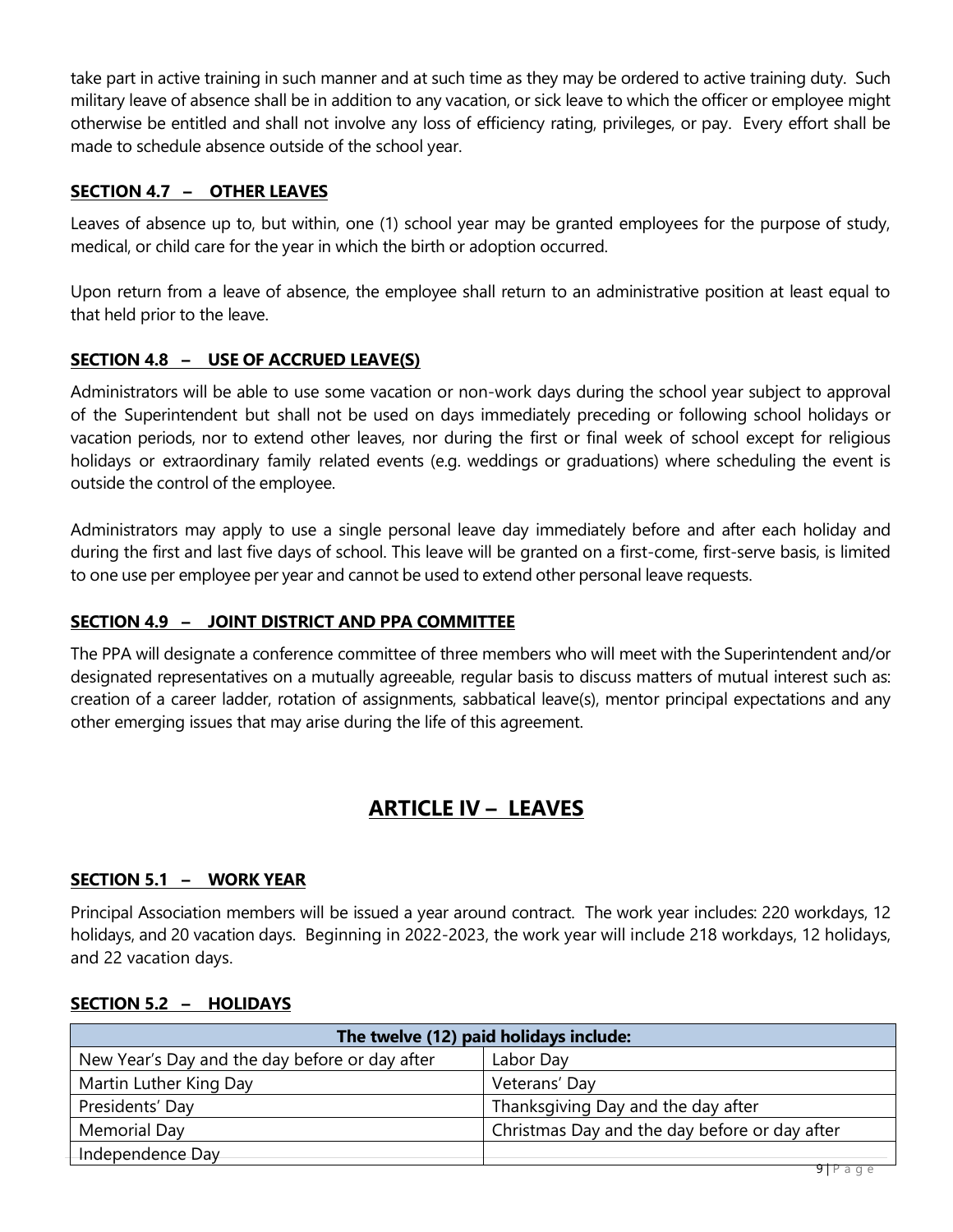#### **SECTION 5.3 – VACATION**

Administrators shall be granted twenty (20) paid vacation days per year and shall be required to use a minimum of ten (10) vacation days each contracted year. Beginning in 2022-2023, administrators shall be granted twentytwo (22) paid vacation days per year and shall be required to use a minimum of ten (10) vacation days each contracted year.

### **SECTION 5.4 – DAILY RATES**

For the purpose of calculating daily rates, on-call days, and sick leave cash out, per diem shall be based on actual work days.

# **SECTION 5.5 – VACATION BUY BACK**

Each full-time, contracted building administrator may request, on an annual basis, compensation for up to ten (10) days of unused vacation based on the June 30 accumulation and paid at the adjusted per diem rate and paid not later than the month following the month the vacation buy back is requested. Beginning in 2022-2023, each full-time, contracted building administrator may request, on an annual basis, compensation for up to twelve (12) days of unused vacation based on the June 30 accumulation and paid at the adjusted per diem rate and paid not later than the month following the month the vacation buy back is requested.

Upon separation of employment, building administrators are eligible to receive compensation for accumulated vacation at their adjusted per diem rate of pay in an amount not to exceed thirty (30) days, or such lesser amount as may be necessary so that the District avoids any financial penalty or other legal constraint.

# **SECTION 5.6 – INCLEMENT WEATHER & POWER OUTAGES**

On any day of a school closure due to inclement weather, it is a responsibility of the principal to ensure student and building safety. On days when school is closed, principals are responsible to provide their supervisor with information regarding the accessibility and condition of their building.

If roads are passable, administrators will report to work at a time that allows for safe travel from home to school. If traveling on roads is dangerous throughout the district, PPA members will collaborate with their supervisor on what their work plan is for that day.

Any time there is a power outage at a school building and students are not present, the building administrators and supervisor will collaborate regarding an alternate work site.

# **ARTICLE VI – REDUCTION IN FORCE**

In the event that it is necessary to reduce the number of building administrators for any reason identified in this Agreement, those administrators who will be retained to implement the district's reduced or modified program will be identified by using the following procedures:

# **SECTION 6.1 – ADMINISTRATIVE STAFFING DETERMINATION**

District for reasons of retirement, family transfer, normal resignations, leaves, discharge or non-renewal, etc. To the extent possible, by May 1<sup>st</sup>, the District will determine, the total number of administrative staff leaving the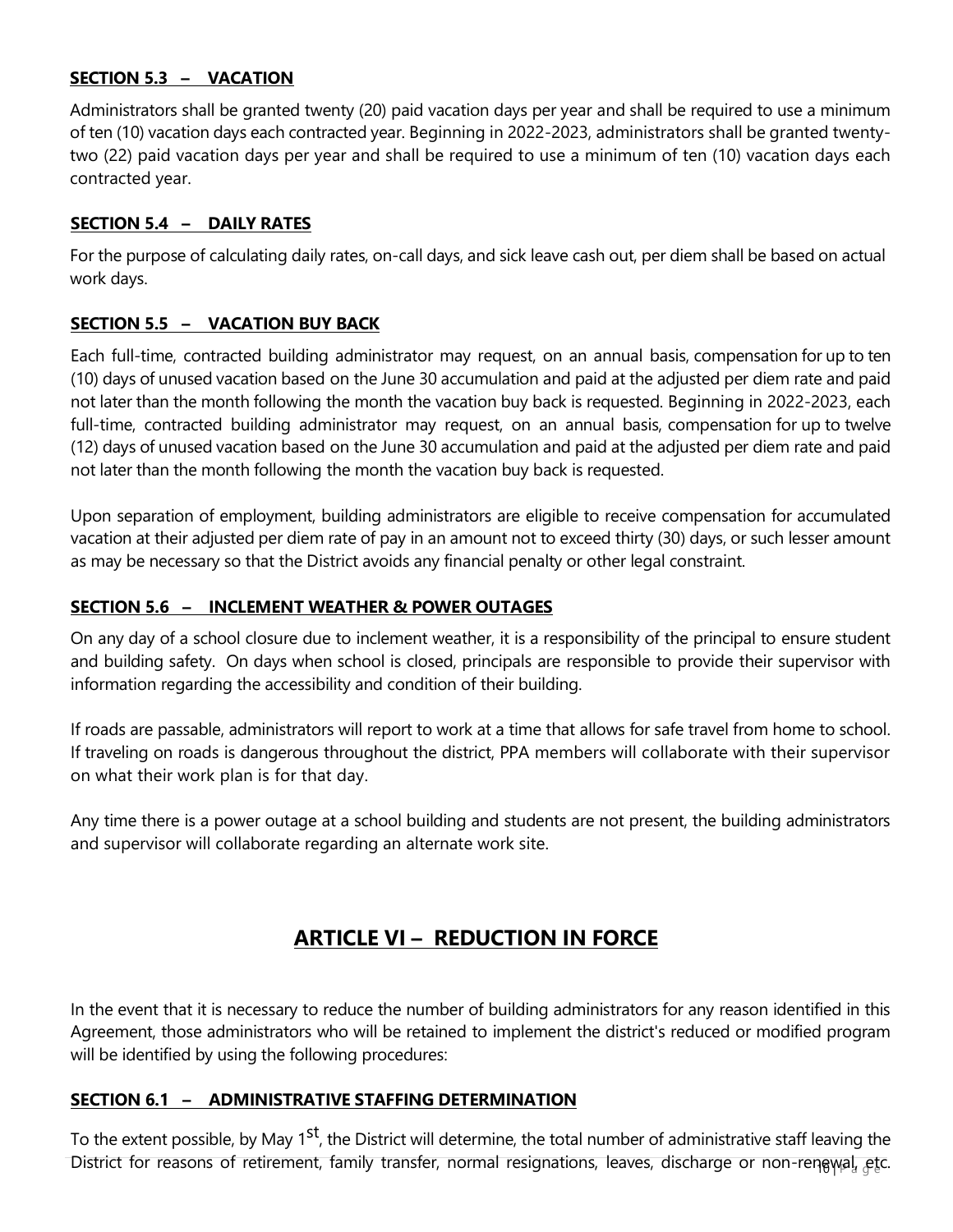These vacancies will be considered in determining the number of available administrative positions for the following year.

### **SECTION 6.2 – LEAVE OF ABSENCE**

Administrative employees, with at least one (1) year of experience in their position as recognized by the District, may apply for one (1) year leave of absence without pay or benefits. The Superintendent shall recommend favorable action by the Board for any applicant if granting of such leave would eliminate the necessity for terminating or adversely affecting another administrator subject to the criteria established. The employee taking such leave of absence shall be entitled to reemployment by the District following the expiration of the leave period in a position determined by the District and subject to the criteria established in this Agreement and procedure, and the provisions of RCW 28A.67.070 in the same manner as if actually employed by the District during the leave period. The employee shall be responsible for providing the Superintendent or designee with their mailing address and any changes thereof during the leave period.

# **SECTION 6.3 – CERTIFICATION**

Possession of any valid Washington State Certificate which may be required for a position shall be a prerequisite for retention at the time of implementation of these procedures.

#### **SECTION 6.4 – REASSIGNMENT**

The following categories are established to ensure the qualifications of personnel assigned to retained positions, to allow for the least disruption of the ongoing program and to cause the least deviation from the present assignment of personnel.

- A. All certificated staff represented by the Peninsula Education Association.
- B. Building administrators will be considered for retention in the following categories:
	- 1. Principals
	- 2. Assistant Principals

#### **SECTION 6.5 – RETENTION PROCEDURES**

Each building administrator will, in accordance with the criteria set forth hereof, be considered for retention in the category appropriate to the position held at the time of the implementation of these procedures; and, in addition, in such additional categories or specialties, including teaching, as any such employee may designate in writing to the Superintendent or designee, provided that in order to qualify for consideration in any such additional category the employee must have certification in such a category and be qualified by training and experience. All written designations for consideration in additional categories shall be submitted in writing within ten (10) days after any request for such information is made by the Superintendent or designee. Employees will only be considered for additional categories if they do not qualify for retention in the category appropriate to the position held at the time of the implementation of these procedures.

No building administrator shall be considered for retention in a category of higher rank. The hierarchy of categories is as follows: 1) Principals, 2) Assistant Principals.

#### **SECTION 6.6 – RETENTION CATEGORIES**

Employees shall be considered for retention in available positions within the categories for which they qualify. In the event that there are more qualified employees than available positions, the following criteria shall be used to determine which employees shall be recommended for retention: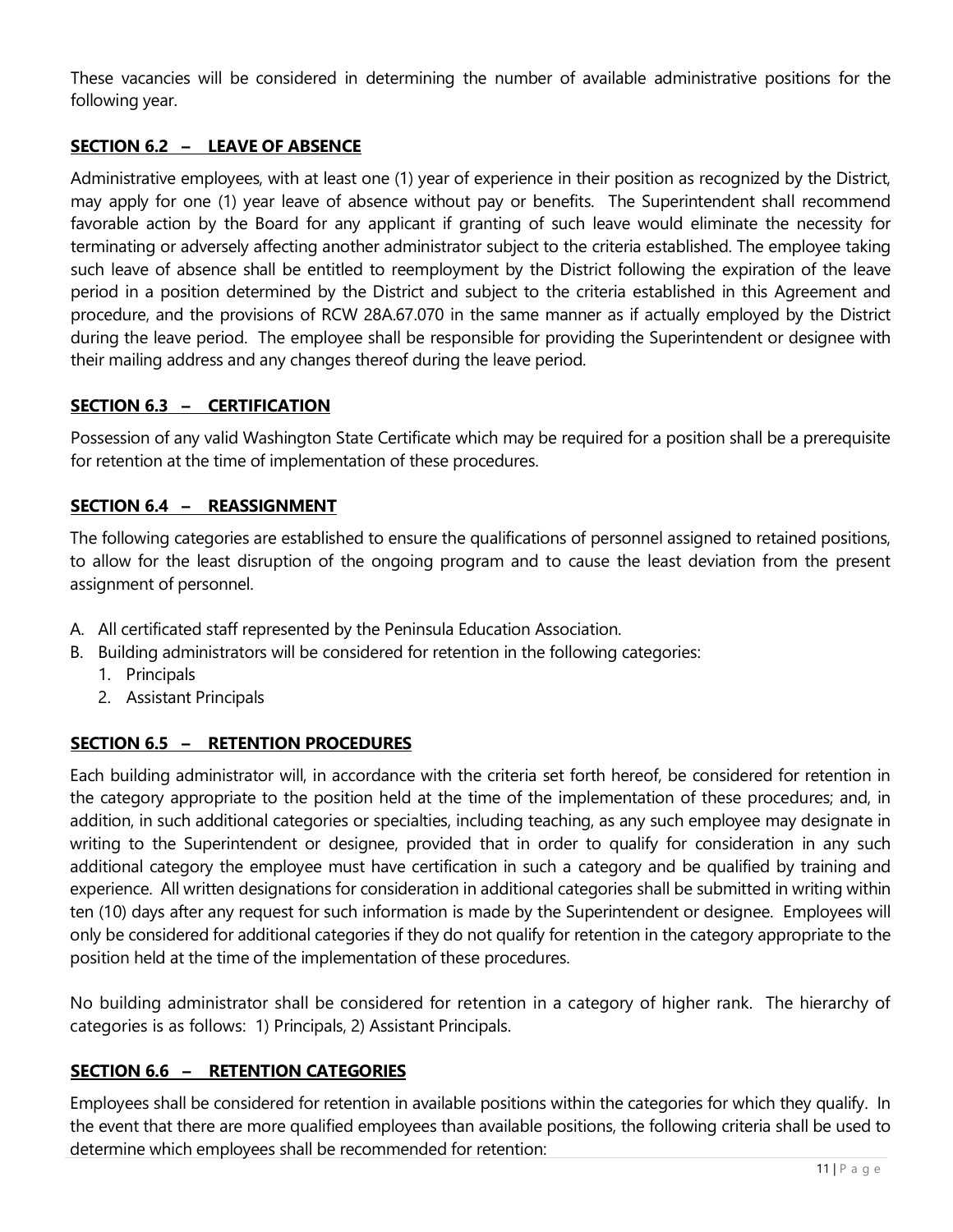- A. Total seniority as a certificated administrator less any seniority attributable to any position of lower rank than the position under consideration shall be the basis for retention for those categories in 6.4.
- B. Total seniority as a certificated employee shall be the basis for retention in category 6.4 (A). Within each such category the senior employee(s) shall be recommended for retention.
- C. In the case of equality of seniority within categories identified in 6.5 (B) above, the employee(s) with the most number of years in the Washington Public Schools shall have preference. If equality of seniority should still exist, the employee with the most number of years in the Peninsula School District shall have preference. If ties remain, the employees to be retained shall be determined by the employees involved by flipping a coin.

# **SECTION 6.7 – RETENTION TIMELINES**

Staff reductions developed in accordance with these procedures shall be implemented prior to May 15 (or such other date as may be subsequently established by law for certificated contract renewal).

The Superintendent shall take such action as may be required by statute to non-renew or adversely affect the employment contracts of affected employees.

# **SECTION 6.8 – RETENTION POOL FOR REAPPOINTMENT**

Any certificated administrator retained in a continuing position of lesser rank shall be placed in a pool for reappointment in the category held at the time these procedures were implemented or any other category designated by the employee provided that Section 6.6 is satisfied. The conditions of reassignment from the pool will be based upon the utilization of the criteria established. The employee's name shall remain in the reassignment pool until either reassigned to a position equivalent to that held at the time of the implementation of this Agreement, or for one (1) year. Employees not reassigned within one year may, at their written request to the Superintendent or designee have their name remain in the reassignment pool. Such request must be submitted by February 1, of the year.

Within three (3) weeks of notification by the School District that employee(s) have been placed in the employment pool, it is each employee's responsibility to notify the Superintendent or designee that such employee wishes to be removed from the pool.

# **SECTION 6.9 – RETENTION AS A TEACHER**

Any member of the bargaining unit who, through a reduction in force, is no longer assigned to an administrative position will be retained as a classroom teacher, provided that the employee has sufficient seniority to retain a position on the certificated teacher seniority list (per PEA Agreement). Each employee must designate in writing to the Superintendent or designee, those teaching positions for which they are qualified and hold appropriate certification. Seniority shall be defined as the total number of years of teaching and administrative experience in the State of Washington.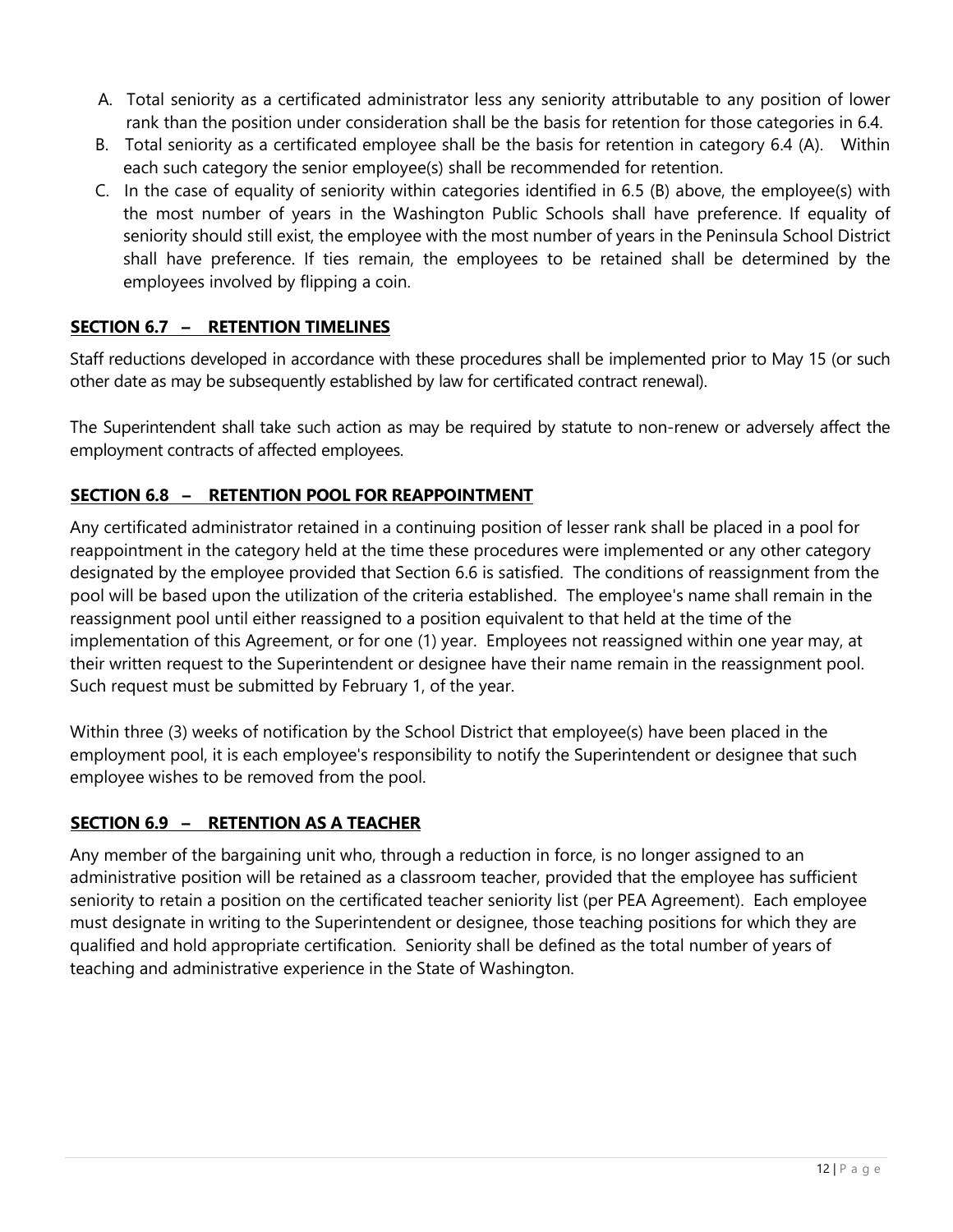# **ARTICLE VII – EVALUATIONS**

#### **SECTION 7.1 – EVALUATION ASSIGNMENTS, PROCEDURES, & TIMELINES**

Principals will be evaluated by the Assistant Superintendent for either Elementary or Secondary Programs with additional input, while Assistant principals will be evaluated by their supervising principal. Evaluations will be conducted annually and will be based on the AWSP criteria outlined in the attached appendices. The process and timeline for evaluations is also included in the attached appendices.

We agree to continue to work on the evaluation appendices.

# **ARTICLE VIII – DURATION OF AGREEMENT**

The terms and conditions of this agreement shall be for the contract period July 1, 2021, through June 30, 2023.

#### **PENINSULA PRINCIPAL'S ASSOCIATION**

By: /Signed/ Date: Todd Hering or Kristi Brooks, President Peninsula Principal's Association

#### **PENINSULA SCHOOL DISTRICT NO. 401**

Karen Andersen, CFO

By: /Signed/ Date: